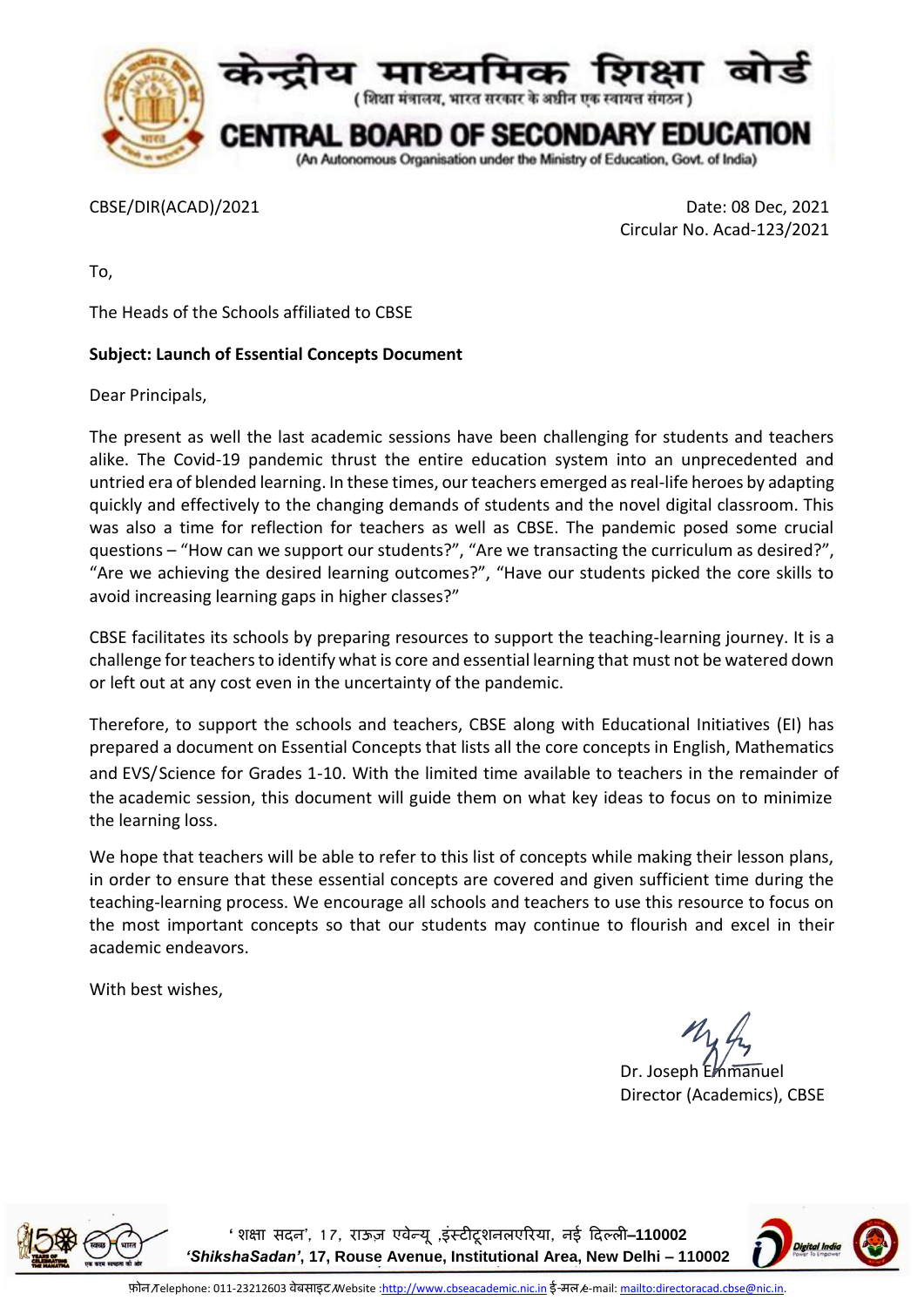

Copy to the respective Heads of Directorates, Organizations and Institutions as indicated below with a request to disseminate the information to all the schools under their jurisdiction:

- 1. The Commissioner, Kendriya Vidyalaya Sangathan,18 Institutional Area, Shaheed Jeet Singh Marg, New Delhi-16
- 2. The Commissioner, Navodaya Vidyalaya Samiti, B-15, Sector-62, Institutional area,Noida-201309
- 3. The Director of Education, Directorate of Education, Govt. of NCT of Delhi, Old Secretariat, Delhi-110 054
- 4. The Director of Public Instructions (Schools), Union Territory Secretariat, Sector 9,Chandigarh-160017
- 5. The Director (Exam. & Scholarship), HRDD Department, Gangtok, Govt. of Sikkim, Sikkim 737101
- 6. The Director of Secondary Education, Department of Education, Govt. of Arunachal Pradesh, Itanagar – 791111. Mob: 08794812121
- 7. The Director (Education), Directorate of Education VIP Road, Port Blair, A&N Island 744103
- 8. The Director, Central Tibetan School Administration, ESSESS Plaza, Community Centre, Sector -3, Rohini, Delhi
- 9. The Additional Director General of Army Education, A –Wing, Sena Bhawan, DHQ,PO, New Delhi-110001
- 10. The Director AWES, Integrated Headquarters of MoD (Army), FDRC Building No. 202,Shankar Vihar (Near APS), Delhi Cantt-110010
- 11. The Secretary, Eklavya Model Residential Schools (EMRS), Ministry of Tribal Affairs, Government of India, Shastri Bhawan, A – Wing, Dr. Rajendra Prasad Road, New Delhi,110001
- 12. The Joint Secretary (BR/CER/Sainik Schools), Sainik Schools Society, Room No. 108 (I), South Block, New Delhi-110001.
- 13. The Chairman, Odisha Adarsha Vidyalaya Sangathan (OAVS), N-1/9, Near Doordarshan Kendra, PO Sainik School Nayapalli, Bhubaneswar, Odhisha751005.
- 14. All Regional Directors/Regional Officers of CBSE with the request to send this circular to all the Heads of the affiliated schools of the Board in their respective Regions
- 15. All Joint Secretary/ Deputy Secretary/ Assistant Secretary/SPS / Analyst, CBSE
- 16. All Head(s)/ In-Charge(s), Centre of Excellence, CBSE
- 17. In charge IT Unit with the request to put this Circular on the CBSE Academic Website.
- 18. In-Charge, Library
- 19. The Head (Media & Public Relations), CBSE
- 20. DS to Chairman, CBSE
- 21. SPS to Secretary, CBSE
- 22. SPS to Director (Academics), CBSE
- 23. SPS to Director (Information Technology), CBSE
- 24. SPS to Controller of Examinations, CBSE



**'शिक्षा सदन', 1 7, राऊज़ एवेन्यू ,इंस्टीटूिनलएररया, नई ददल्ली**–**110002**  *'ShikshaSadan'***, 17, Rouse Avenue, Institutional Area, New Delhi – 110002**